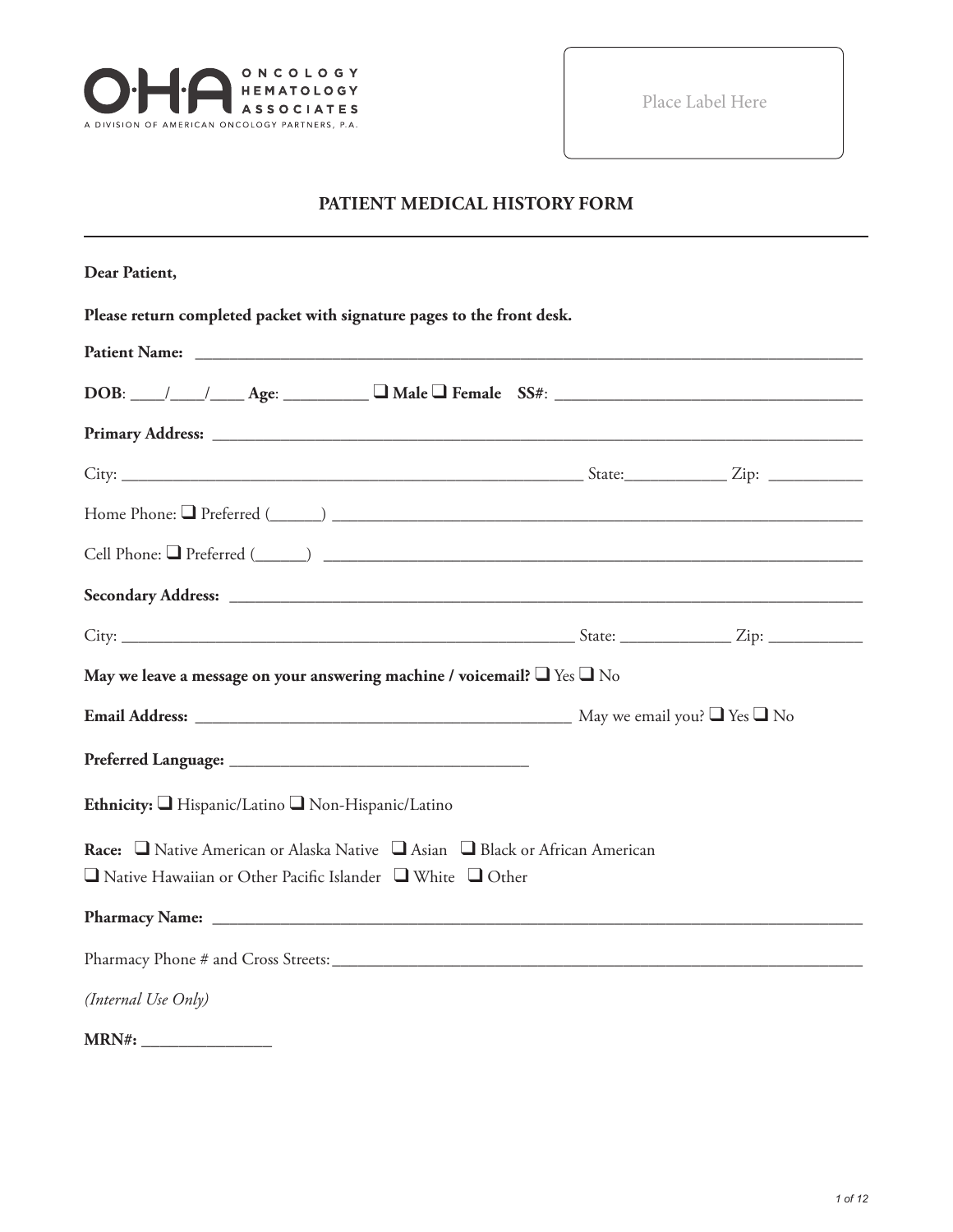| Please list any additional Physicians you see: (Include Phone #):                                                                                 |  |
|---------------------------------------------------------------------------------------------------------------------------------------------------|--|
|                                                                                                                                                   |  |
|                                                                                                                                                   |  |
|                                                                                                                                                   |  |
| <b>Emergency Contact Name:</b>                                                                                                                    |  |
|                                                                                                                                                   |  |
| <b>Employment Status:</b>                                                                                                                         |  |
| $\Box$ Employed/Self Employed $\Box$ Unemployed $\Box$ Retired<br>$\Box$ Disabled                                                                 |  |
|                                                                                                                                                   |  |
|                                                                                                                                                   |  |
| <b>Advanced Directives:</b>                                                                                                                       |  |
| <b>Living Will</b> $\Box$ Yes $\Box$ No $\Box$ Unknown<br>Durable Power of Attorney U Yes U No Unknown<br>DNR $\Box$ Yes $\Box$ No $\Box$ Unknown |  |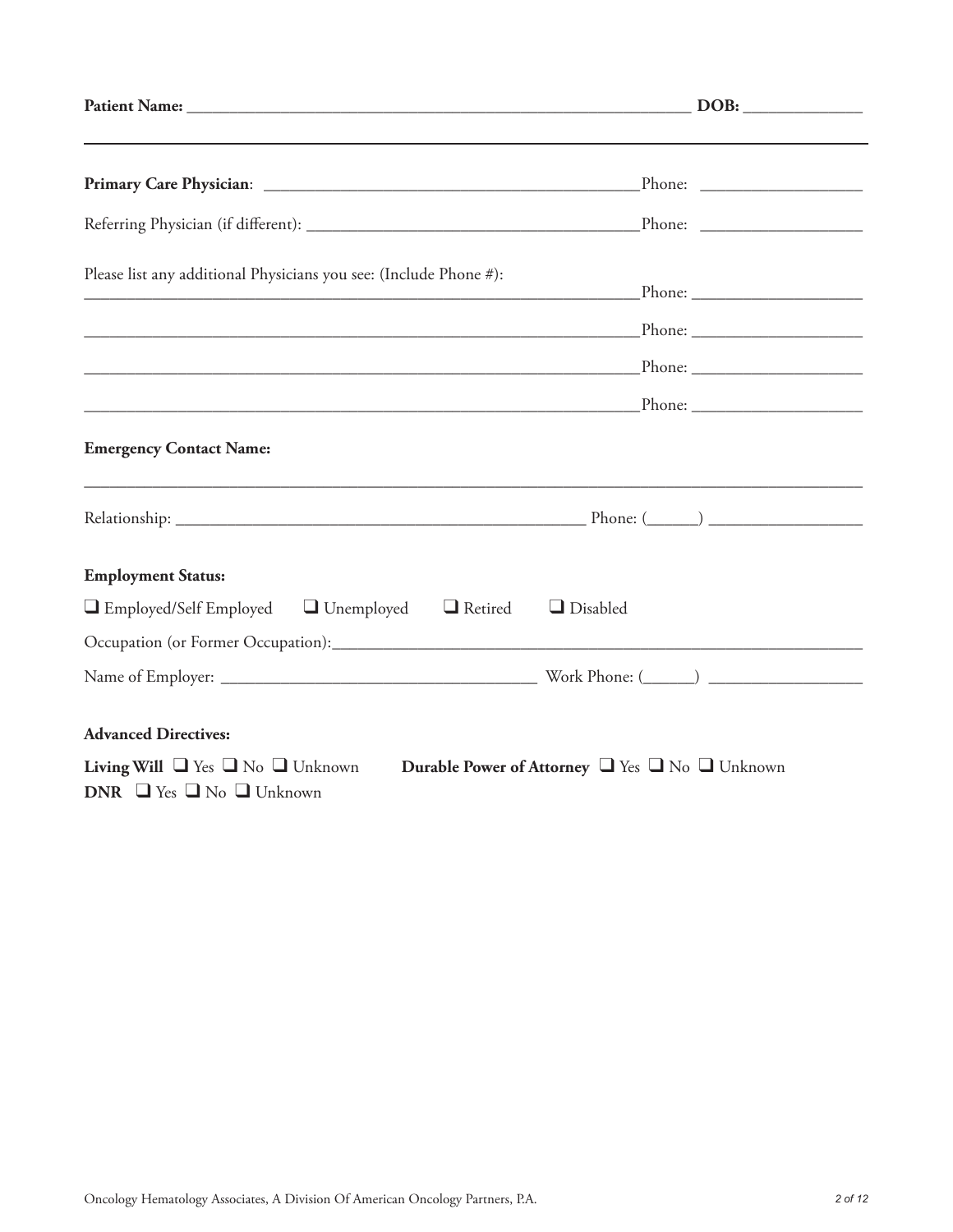**Patient Name: \_\_\_\_\_\_\_\_\_\_\_\_\_\_\_\_\_\_\_\_\_\_\_\_\_\_\_\_\_\_\_\_\_\_\_\_\_\_\_\_\_\_\_\_\_\_\_\_\_\_\_\_\_\_\_\_\_\_\_ DOB: \_\_\_\_\_\_\_\_\_\_\_\_\_\_**

**Medical History** Have you EVER had any of the following:

| $\Box$ Asthma                                                                                            | Neurological Disorder/Chronic Headaches | $\Box$ Arthritis                    |  |  |
|----------------------------------------------------------------------------------------------------------|-----------------------------------------|-------------------------------------|--|--|
| $\Box$ Psychiatric Disorder/Illness                                                                      | Blood Pressure Disorder/Hypertension    | Pulmonary Embolism/DVT/Blood Clots  |  |  |
| $\Box$ Cancer                                                                                            | $\Box$ Stroke                           | Cholesterol Disorder/Hyperlipidemia |  |  |
| $\Box$ Seizures or Epilepsy                                                                              | $\Box$ COPD                             | $\Box$ Sleep Apnea                  |  |  |
| $\Box$ Diabetes                                                                                          | $\Box$ Thyroid Disorder                 | Eye Disorder (i.e. Glaucoma)        |  |  |
| $\Box$ Urinary/Kidney Disorder                                                                           | Heart Attack/Heart Disease/Atrial Fib   | $\Box$ Other                        |  |  |
| Please list any other medical illnesses or problems and provide details for any of the above conditions: |                                         |                                     |  |  |

\_\_\_\_\_\_\_\_\_\_\_\_\_\_\_\_\_\_\_\_\_\_\_\_\_\_\_\_\_\_\_\_\_\_\_\_\_\_\_\_\_\_\_\_\_\_\_\_\_\_\_\_\_\_\_\_\_\_\_\_\_\_\_\_\_\_\_\_\_\_\_\_\_\_\_\_\_\_\_\_\_\_\_\_\_\_\_\_\_\_\_ \_\_\_\_\_\_\_\_\_\_\_\_\_\_\_\_\_\_\_\_\_\_\_\_\_\_\_\_\_\_\_\_\_\_\_\_\_\_\_\_\_\_\_\_\_\_\_\_\_\_\_\_\_\_\_\_\_\_\_\_\_\_\_\_\_\_\_\_\_\_\_\_\_\_\_\_\_\_\_\_\_\_\_\_\_\_\_\_\_\_\_

**Surgery History** Please list ANY surgeries you have had and the approximate date.

| Procedure | Date | Complications |
|-----------|------|---------------|
|           |      |               |
|           |      |               |
|           |      |               |
|           |      |               |

# **Prior Cancer Treatment** Do you currently have cancer? ❑ Yes ❑ No

| <b>Type of Cancer</b> | <b>Year Diagnosed</b> | <b>Treatment</b>                              | Hospital/Doctor's Office Where You<br><b>Received Treatment</b> |
|-----------------------|-----------------------|-----------------------------------------------|-----------------------------------------------------------------|
|                       |                       | $\Box$ Biotherapy<br>$\Box$ Surgery           | Name:                                                           |
|                       |                       | $\Box$ Radiation $\Box$ Radiation<br>Implants | Address:                                                        |
|                       |                       | $\Box$ Chemotherapy                           | Phone:                                                          |
|                       |                       | $\Box$ Biotherapy<br>$\Box$ Surgery           | Name:                                                           |
|                       |                       | $\Box$ Radiation $\Box$ Radiation<br>Implants | Address:                                                        |
|                       |                       | $\Box$ Chemotherapy                           | Phone:                                                          |
|                       |                       | $\Box$ Biotherapy<br>$\Box$ Surgery           | Name:                                                           |
|                       |                       | $\Box$ Radiation $\Box$ Radiation<br>Implants | Address:                                                        |
|                       |                       | $\Box$ Chemotherapy                           | Phone:                                                          |

#### **Allergies**

Are you allergic to any medications or other substances? ❑ Yes ❑ No Please list allergies and reactions:

\_\_\_\_\_\_\_\_\_\_\_\_\_\_\_\_\_\_\_\_\_\_\_\_\_\_\_\_\_\_\_\_\_\_\_\_\_\_\_\_\_\_\_\_\_\_\_\_\_\_\_\_\_\_\_\_\_\_\_\_\_\_\_\_\_\_\_\_\_\_\_\_\_\_\_\_\_\_\_\_\_\_\_\_\_\_\_\_\_\_\_ \_\_\_\_\_\_\_\_\_\_\_\_\_\_\_\_\_\_\_\_\_\_\_\_\_\_\_\_\_\_\_\_\_\_\_\_\_\_\_\_\_\_\_\_\_\_\_\_\_\_\_\_\_\_\_\_\_\_\_\_\_\_\_\_\_\_\_\_\_\_\_\_\_\_\_\_\_\_\_\_\_\_\_\_\_\_\_\_\_\_\_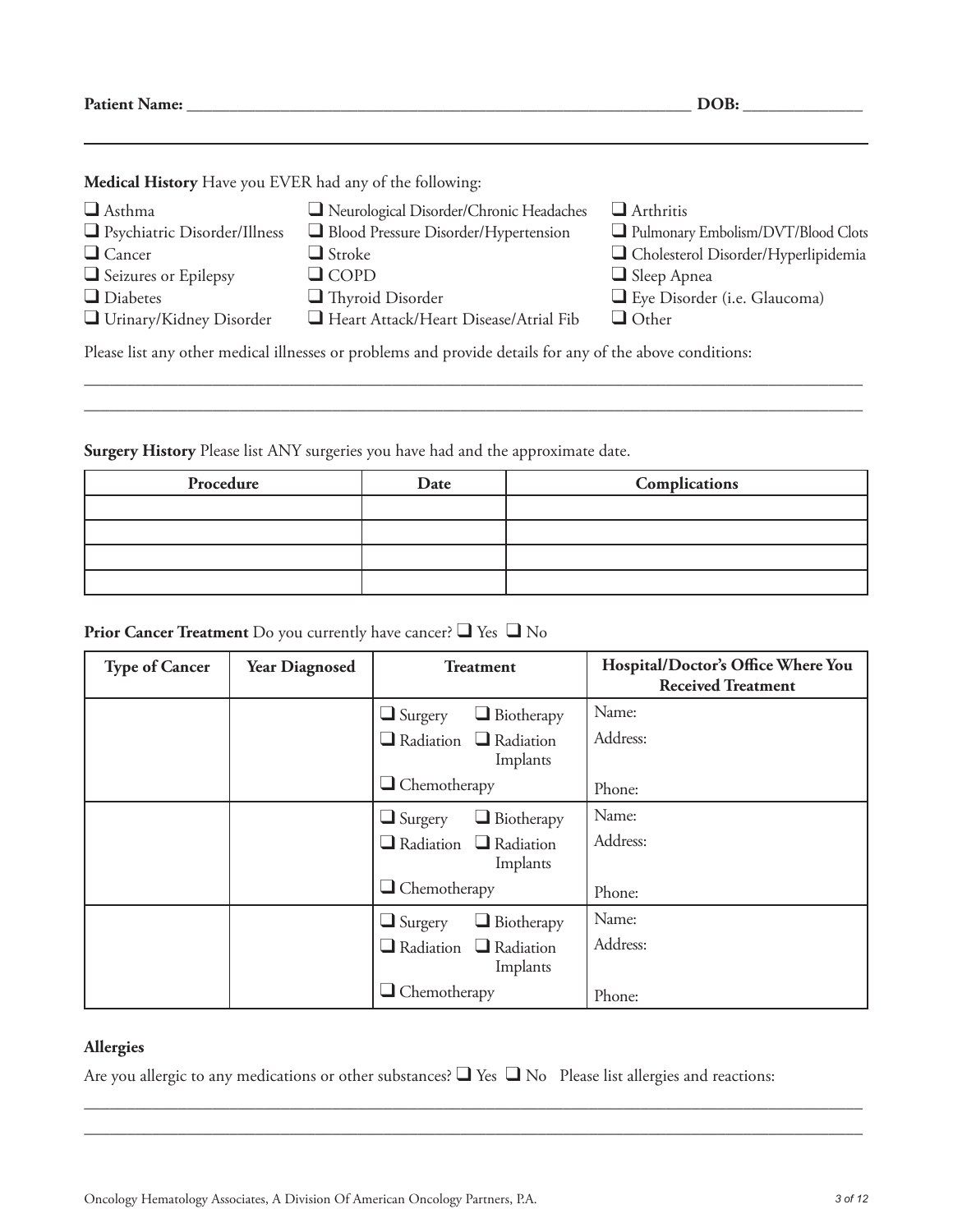#### **Medication List**

| <b>Medication Name</b> | Dose | Frequency |
|------------------------|------|-----------|
|                        |      |           |
|                        |      |           |
|                        |      |           |
|                        |      |           |
|                        |      |           |
|                        |      |           |
|                        |      |           |

Do you have additional medications not listed above?  $\Box$  Yes  $\Box$  No If yes, please use the back of this page to list all others.

#### **Health Maintenance**

Date of last bone density: \_\_\_\_\_\_\_\_\_\_\_\_\_\_\_\_\_\_\_\_

Date of last pap smear: \_\_\_\_\_\_\_\_\_\_\_\_\_\_\_\_\_\_\_\_\_\_ Have you ever had an abnormal PAP smear? ❑ Yes ❑ No

Date of last mammogram: \_\_\_\_\_\_\_\_\_\_\_\_\_\_\_\_\_\_\_ Was that mammogram normal? ❑ Yes ❑ No

Date of last colonoscopy: \_\_\_\_\_\_\_\_\_\_\_\_\_\_\_\_\_\_\_\_ Was that colonoscopy normal? ❑ Yes ❑ No

**Family Medical History** Please indicate any major conditions, including cancers, that your immediate family members have had.

| Relative    | <b>Condition and Description</b> | Living? | If deceased, at what age? |
|-------------|----------------------------------|---------|---------------------------|
| Mother      |                                  | N<br>Y  |                           |
| Father      |                                  | Y<br>N  |                           |
| Sibling     |                                  | Y<br>N  |                           |
| Sibling     |                                  | Y<br>N  |                           |
| Sibling     |                                  | N<br>Y  |                           |
| Grandparent |                                  | N<br>Y  |                           |
| Grandparent |                                  | N<br>Y  |                           |
| Other       |                                  | v<br>N  |                           |

#### **Social History**

| Do you currently smoke? $\Box$ Yes $\Box$ No If no, previously? $\Box$ Yes $\Box$ No                                   |
|------------------------------------------------------------------------------------------------------------------------|
| Years smoked Packs per day                                                                                             |
| Do you use other tobacco products? $\Box$ Yes $\Box$ No Consume Alcohol? $\Box$ Yes $\Box$ No If yes, drinks per week: |
| Marital Status: $\Box$ Single $\Box$ Married $\Box$ Divorced $\Box$ Widowed                                            |
| Do you suffer from domestic violence? $\Box$ Yes $\Box$ No Do you feel safe at home? $\Box$ Yes $\Box$ No              |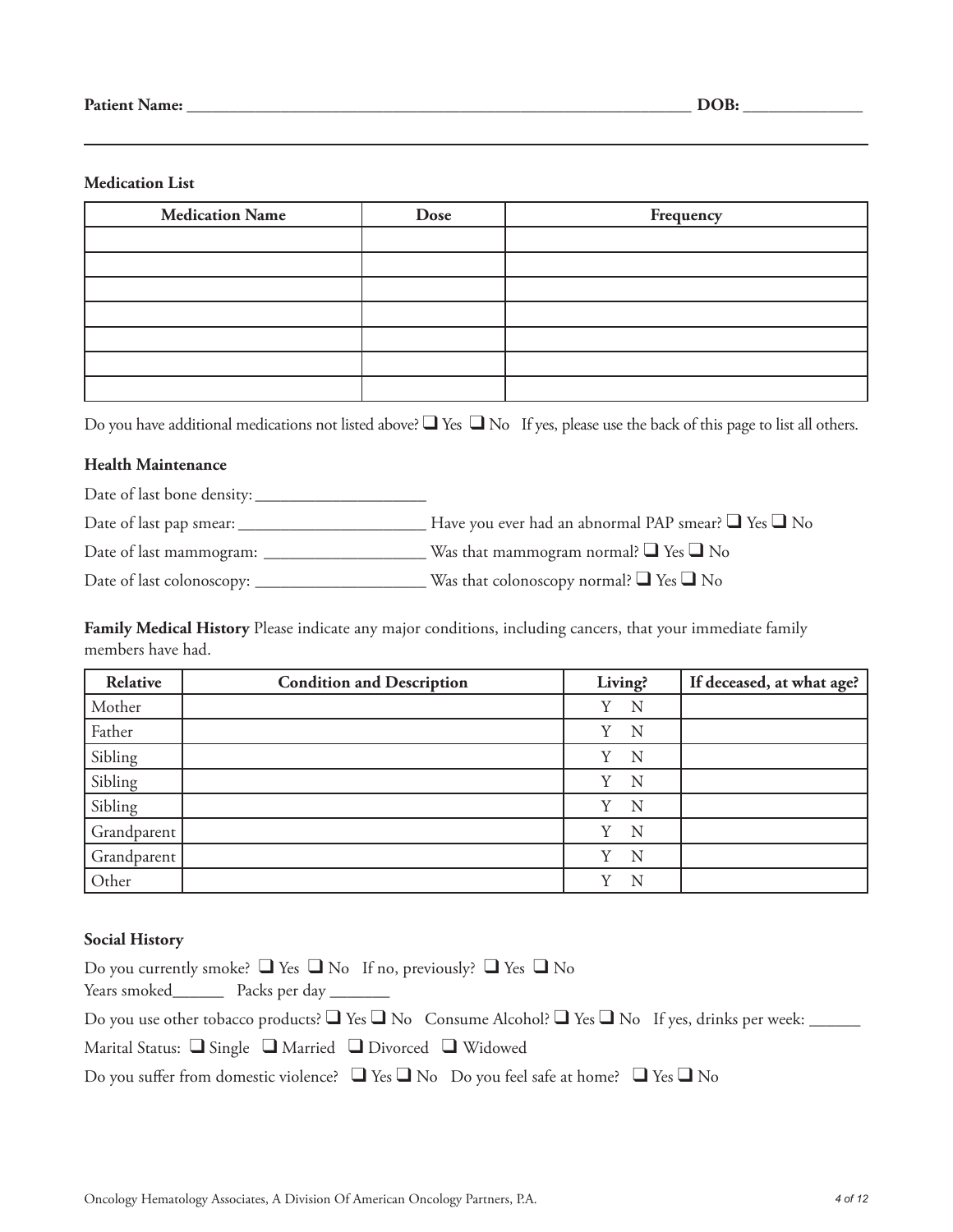| General                                |                        |                                                       |                                          |  |
|----------------------------------------|------------------------|-------------------------------------------------------|------------------------------------------|--|
| $\Box$ None                            | $\Box$ Feeling Tired   | $\Box$ Fever                                          | $\Box$ Weight Gain                       |  |
| $\Box$ Chills                          | $\Box$ Weight Loss     | $\Box$ Feeling Poorly                                 |                                          |  |
| <b>Eyes</b>                            |                        |                                                       |                                          |  |
| $\Box$ None                            | $\Box$ Dry Eyes        | $\Box$ Eye Pain                                       | $\Box$ Itchy Eyes                        |  |
| $\Box$ Vision Changes                  | Eyesight Problems      |                                                       |                                          |  |
| Ear/Nose/Throat                        |                        |                                                       |                                          |  |
| $\Box$ None                            | $\Box$ Earache         | $\Box$ Loss of Hearing                                | Nose Bleeds                              |  |
| $\Box$ Sinus Problems                  | $\Box$ Sore Throat     | $\Box$ Hoarseness                                     |                                          |  |
| <b>Heart</b>                           |                        |                                                       |                                          |  |
| $\Box$ None                            | Chest Pain             | $\Box$ Palpitations                                   | $\Box$ Slow Heart Rate                   |  |
| $\Box$ Leg Swelling                    | $\Box$ Fast heart rate | $\Box$ Leg pain, discomfort or fatigue during walking |                                          |  |
| <b>Lungs/Breathing</b>                 |                        |                                                       |                                          |  |
| $\Box$ None                            | $\Box$ Cough           | $\Box$ Wheezing                                       | Shortness of Breath                      |  |
| $\Box$ Trouble breathing with exertion |                        |                                                       | $\Box$ Trouble breathing when lying flat |  |
| Gastrointestinal                       |                        |                                                       |                                          |  |
| $\Box$ None                            | $\Box$ Abdominal Pain  | $\Box$ Constipation                                   | $\Box$ Diarrhea                          |  |
| $\Box$ Heartburn                       | $\Box$ Nausea          | $\Box$ Vomiting                                       | Blood in stool                           |  |
| <b>Skin</b>                            |                        |                                                       |                                          |  |
| $\Box$ None                            | $\Box$ Acne            | $\Box$ Itching                                        | $\Box$ Change in mole                    |  |
| Skin Lesions                           | $\Box$ Skin Wound      | $\Box$ Breast Lump                                    |                                          |  |
| Neurological                           |                        |                                                       |                                          |  |
| $\Box$ None                            | Limb Weakness          | $\Box$ Confused                                       | $\Box$ Loss of Memory                    |  |
| $\Box$ Convulsions                     | $\Box$ Headaches       | $\Box$ Dizziness                                      | $\Box$ Difficulty Walking                |  |
| Psychiatric                            |                        |                                                       |                                          |  |
| $\Box$ None                            | $\Box$ Suicidal        | $\Box$ Anxiety                                        | $\Box$ Disturbed Sleep                   |  |
| $\Box$ Depression                      | Emotional Problems     | $\Box$ Change in Personality                          |                                          |  |
| Endocrine                              |                        |                                                       |                                          |  |
| $\Box$ None                            | $\Box$ Hair Loss       | Weak Muscles                                          | $\Box$ Hot Flashes                       |  |
| $\Box$ Feeling Weak                    | $\Box$ Deepening Voice |                                                       |                                          |  |
| Hem/Lymph                              |                        |                                                       |                                          |  |
| $\Box$ None                            | $\Box$ Easy Bleeding   | $\Box$ Easy Bruising                                  | $\Box$ Swollen Glands                    |  |

**Review of Systems** Please indicate ALL that you have experienced within the last 6-12 months.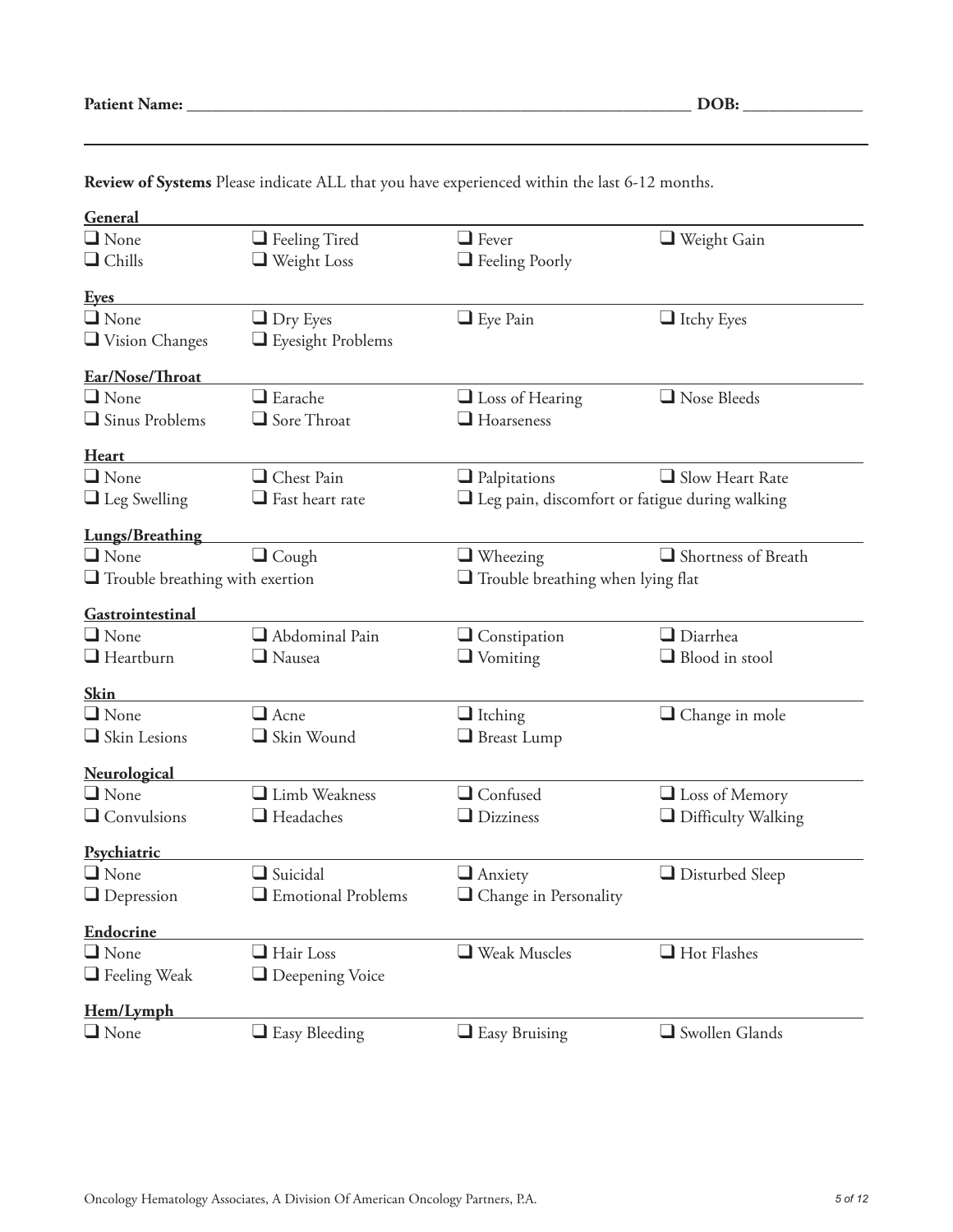# **AUTHORIZATION AND RELEASE TO BE PHOTOGRAPHED FOR ELECTRONIC MEDICAL RECORDS**

I authorize Oncology Hematology Associates (OHA/AOP), a division of American Oncology Partners, P.A. (OHA/ AOP), to take my photograph (digital camera/video may be used). These photos may then be placed in my OHA/ AOP electronic medical record for identification purposes and/or medical documentation.

By signing this, I verify that I have received a copy of this authorization form for my records.

Patient Name (Print)

Patient or Guarantor (Signature)

Date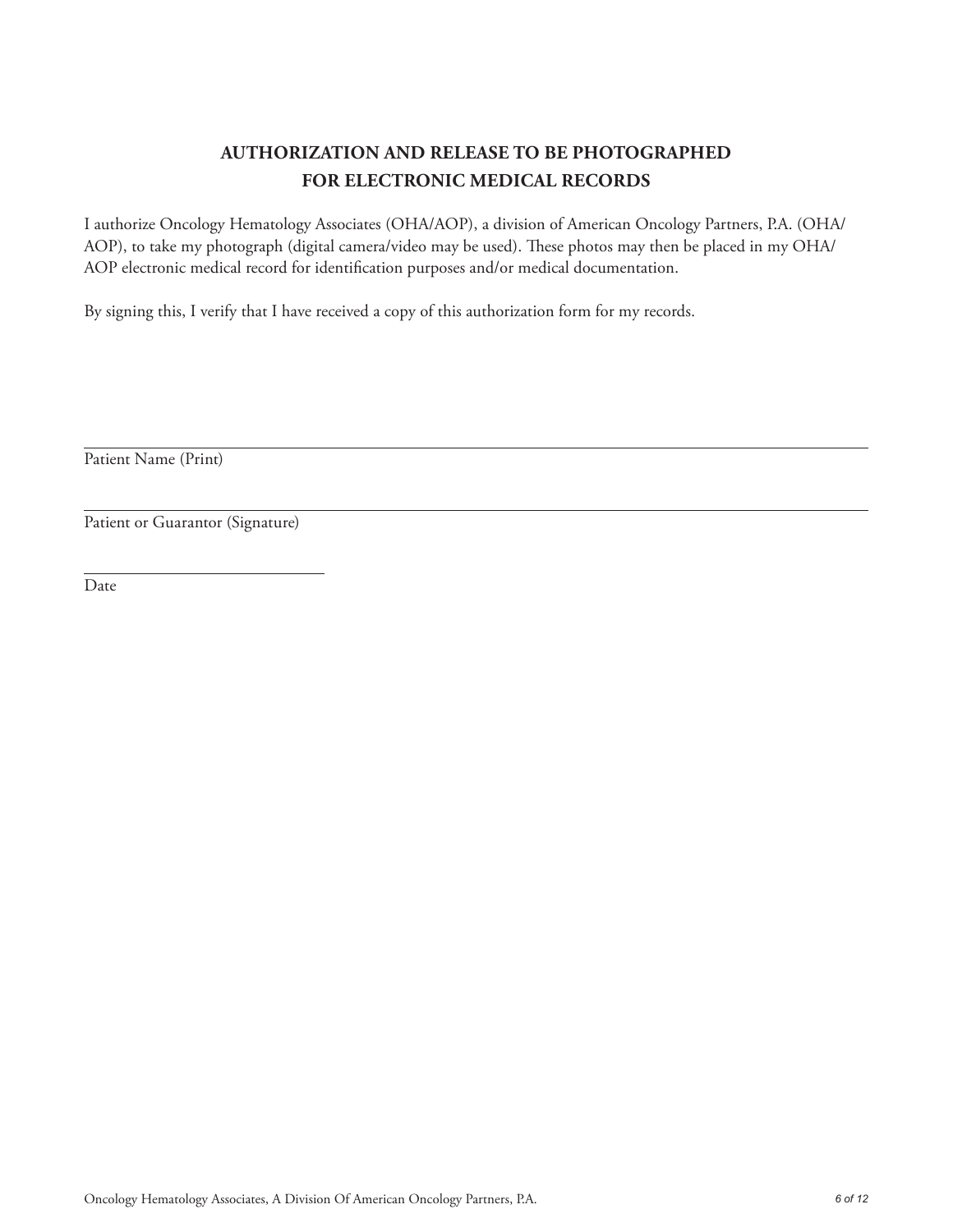| <b>Patient Name:</b> | ---<br>--<br>___<br>___ |
|----------------------|-------------------------|
|                      |                         |

### **AUTHORIZATION FOR USE AND DISCLOSURE OF PROTECTED HEALTH INFORMATION**

#### **Information to be Released – Covering the Periods of Health Care**

| Please Check Type of Information to be Released                                                                                                                                                                   |                                                                                                               |                                                                                            |                                                                              |  |
|-------------------------------------------------------------------------------------------------------------------------------------------------------------------------------------------------------------------|---------------------------------------------------------------------------------------------------------------|--------------------------------------------------------------------------------------------|------------------------------------------------------------------------------|--|
| $\Box$ Complete Health Record $\Box$ Medication List<br>$\Box$ New Patient Evaluation<br>$\Box$ Chemo Flow Sheets<br>$\Box$ Progress Notes $\Box$ Lab Results<br>$\Box$ Hospital Records $\Box$ Pathology Results |                                                                                                               | $\Box$ Radiology Results<br>Radiology CD/Films<br>Pathology Slides<br>$\Box$ Itemized Bill | Complete Billing Record<br><u> 1980 - Jan Barnett, mars et al. (</u> † 1920) |  |
| <b>Purpose of Request</b>                                                                                                                                                                                         | $\Box$ Treatment or Consultation $\Box$ At Request of the Patient $\Box$ Billing or Claims Payment            |                                                                                            |                                                                              |  |
|                                                                                                                                                                                                                   | I, the undersigned, authorize and request OHA to $\Box$ Release Information to $\Box$ Obtain Information from |                                                                                            |                                                                              |  |
|                                                                                                                                                                                                                   |                                                                                                               |                                                                                            |                                                                              |  |
|                                                                                                                                                                                                                   |                                                                                                               |                                                                                            |                                                                              |  |
|                                                                                                                                                                                                                   |                                                                                                               |                                                                                            |                                                                              |  |

#### **Drug and/or Alcohol Abuse, and/or Psychiatric, and/or HIV/AIDS Records Release**

I understand that my medical or billing record may contain information in reference to drug and/or alcohol abuse, psychiatric care, sexually transmitted disease, Hepatitis B or C testing, HIV/AIDS (Human Immunodeficiency Virus/ Acquired Immunodeficiency Syndrome) testing and/or treatment, and/or sensitive information, I agree to its release. I understand that if I authorize the release of Drug & Alcohol Abuse treatment records that those records are protected by Federal Law. The Authorization for Release of Information form does not authoize re-disclosure of medical information beyond the limits of this consent. Federal Law (42 CFR Part 2) for Alcohol/Drug abuse, prohibit information disclosed from records protected by this law from being re-disclosed, even to the patient, without the specific written consent of the patient or as otherwise permitted by such law and/or regulations. A general authorization for the release of medical or other information is NOT sufficient for these purposes. Federal rules restrict any use of the information to criminally investigate or prosecute any alcohol or drug abuse patient.

#### **Time Limit & Right to Revoke Authorization**

Except to the extent that action has already been taken in reliance on this authorization, at any time I can revoke this authoization by submitting a notice in writing to the facility Privacy Officer at 3860 Colonial Blvd., Suite 100, Fort Myers, FL 33966. Unless revoked, this authorization will expire on the following date or event \_\_\_\_\_\_\_\_\_\_\_\_\_\_\_\_\_, or one year from date of signature, unless otherwise specified.

#### **Re-disclosure**

I understand that once information is released to the above named person or persons, my information may be subject to re-disclosure. I understand that I do not have to sign this authorization, and my treatment or payment for services will not be denied if I do not sign this form unless it is for research-related treatments or provided solely to give information to a third party as specified under *Purpose of Request*. I can inspect or copy the protected health information to be used or disclosed. **I authorize OHA/AOP to use and disclose the protected health information specified above.** 

| $\sim$<br>$\sqrt{10}$                                              |                     |
|--------------------------------------------------------------------|---------------------|
| Auth.<br>to Sion it<br>$-m \alpha$ mity $m$<br>not<br>batieni.<br> | $\mathbf{A}$<br>Dαι |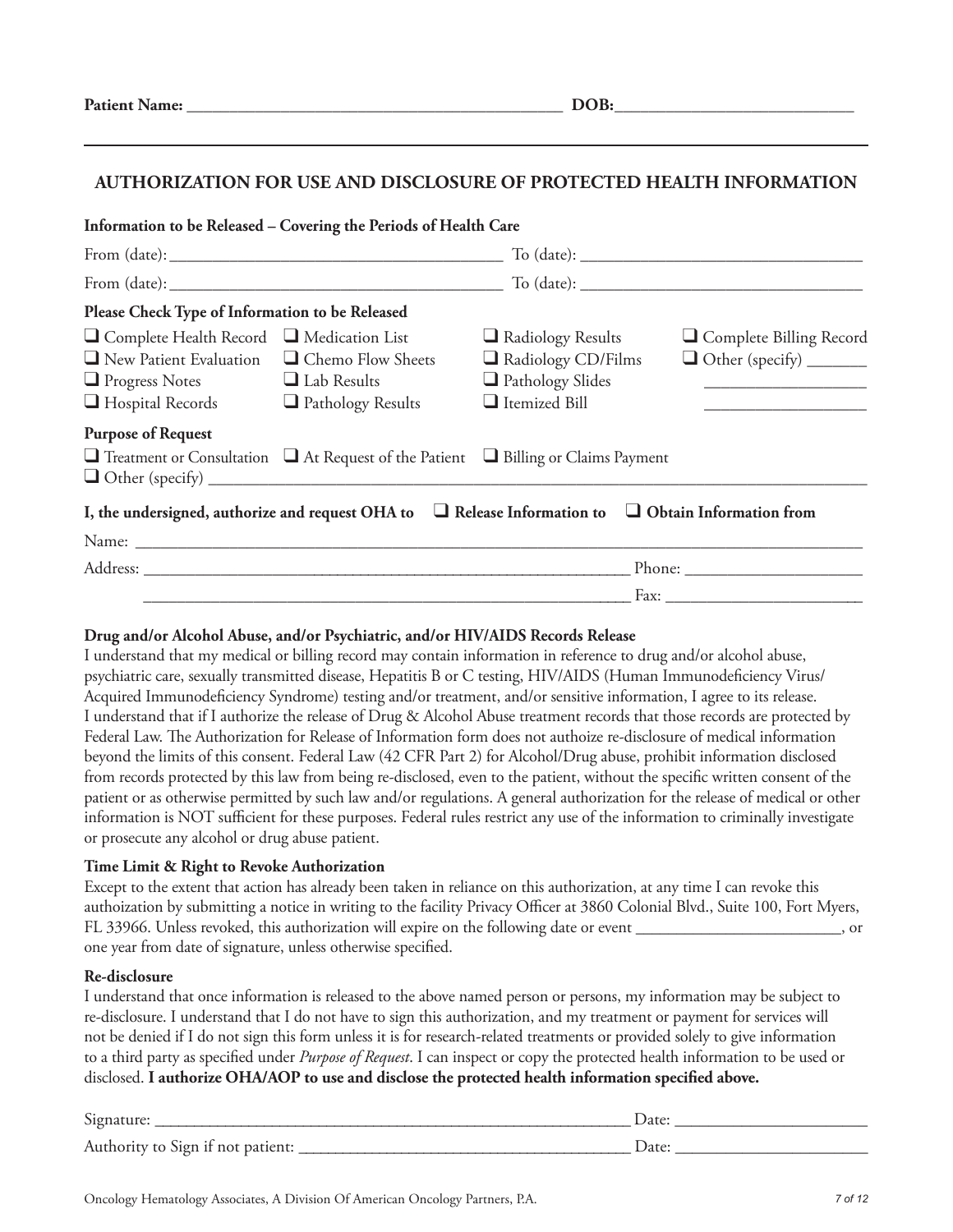### **CONSENT TO DISCLOSE MEDICAL INFORMATION**

Please check one of the following:

**\_\_\_\_\_\_ I give permission to the employees of Oncology Hematology Associates (OHA/AOP), a division of American Oncology Partners, P.A. to disclose my Protected Health Information to me and the following individual(s):**

|  | Phone:     |
|--|------------|
|  | $Phone:\_$ |
|  |            |
|  |            |

\_\_\_\_\_\_ I request that all my Protected Health Information be disclosed ONLY to me and no other **individual(s)**.

I understand that I may revoke or change this Consent at any time by filling out another Consent form to replace this one.

Patient Name (Print) Date

Patient or Guarantor (Signature)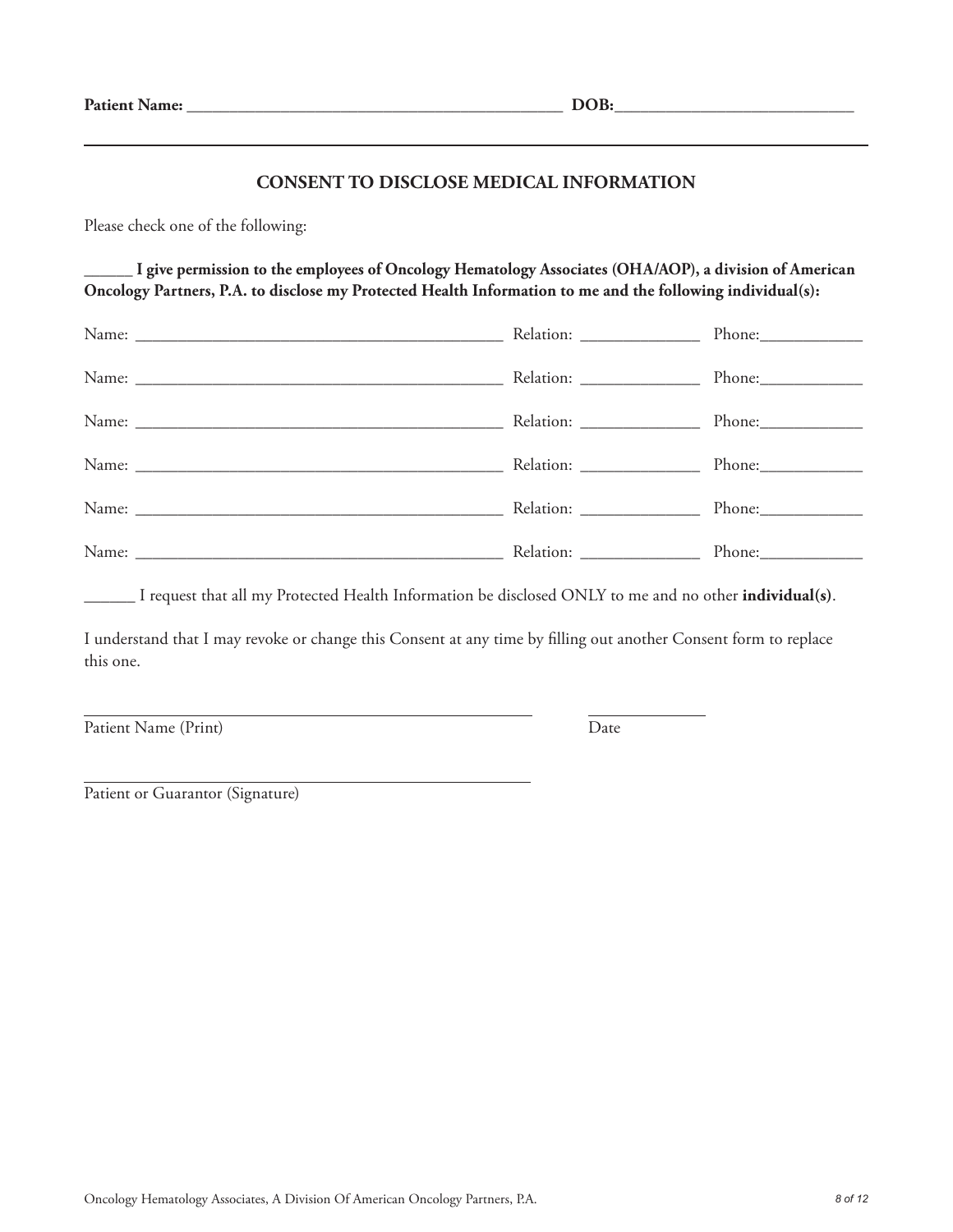# **INSURANCE INFORMATION**

| Does plan have prescription coverage? $\Box$ Yes $\Box$ No |  |
|------------------------------------------------------------|--|
|                                                            |  |
|                                                            |  |
|                                                            |  |
|                                                            |  |
|                                                            |  |
| Does plan have prescription coverage? $\Box$ Yes $\Box$ No |  |
|                                                            |  |
|                                                            |  |
|                                                            |  |
|                                                            |  |

I certify that the information provided is accurate. I will notify Oncology Hematology Associates (OHA/AOP), a division of American Oncology Partners, P.A. of any changes as soon as they become available. I understand that it is my responsibility to update us of any changes to my insurance plan or I may be held liable for the full balance of my treatment.

\_\_\_\_\_\_\_\_\_\_\_\_\_\_\_\_\_\_\_\_\_\_\_\_\_\_\_\_\_\_\_\_\_\_\_\_\_\_\_\_\_\_\_\_\_\_\_\_\_\_\_\_\_\_\_\_\_\_\_\_\_\_\_ \_\_\_\_\_\_\_\_\_\_\_\_\_\_\_\_\_\_

Patient Name (Print) Date

Patient or Guarantor (Signature)

\_\_\_\_\_\_\_\_\_\_\_\_\_\_\_\_\_\_\_\_\_\_\_\_\_\_\_\_\_\_\_\_\_\_\_\_\_\_\_\_\_\_\_\_\_\_\_\_\_\_\_\_\_\_\_\_\_\_\_\_\_\_\_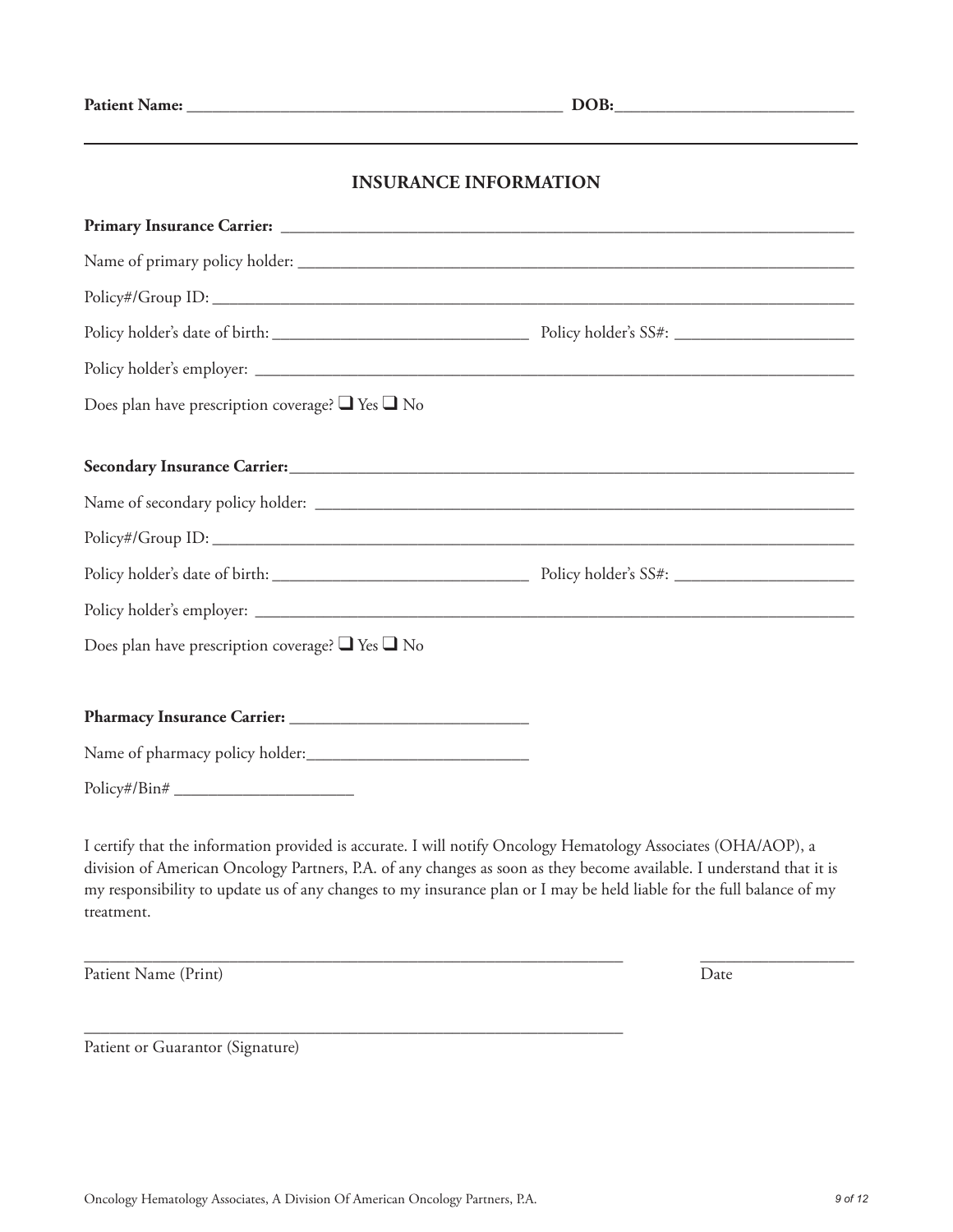# Oncology Hematology Associates, A Division Of American Oncology Partners, P.A. *10 of 12*

# **ACKNOWLEDGEMENT OF RECEIPT OF NOTICE OF PRIVACY PRACTICES**

By signing this form, you acknowledge that you have received or have been informed that you have the right to receive a copy of the Oncology Hematology Associates, a division of American Oncology Partners, P.A., (OHA/AOP) Notice of Privacy Practices.

This notice is available in hard copy by verbally requesting a copy at the front desk of any Oncology Hematology Associates, a division of American Oncology Partners, P.A., (OHA/AOP) facility or by submitting a request in writing to the corporate office at Oncology Hematology Associates, a division of American Oncology Partners, P.A., (OHA/ AOP), 3860 Colonial Blvd., Suite 100, Fort Myers, FL 33966.

You may also view and/or print a copy of the Notice of Privacy Practices by visiting **AONcology.com/policies/OHA\_NPP.pdf**

Date:

Patient Name (Print) DOB

Patient (Signature) Date

| Patient or Guarantor (Signature) | Date |
|----------------------------------|------|
|                                  |      |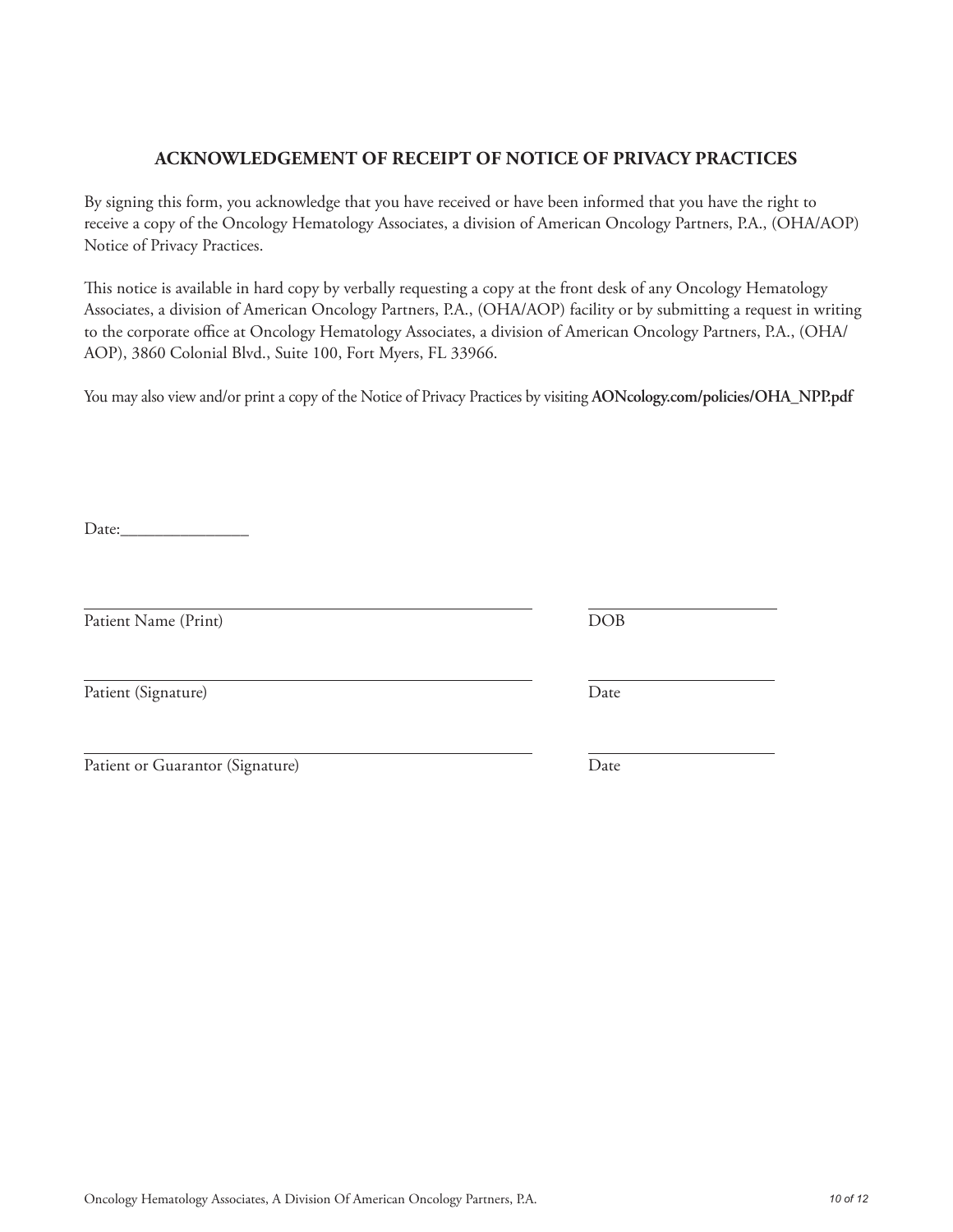# Oncology Hematology Associates, A Division Of American Oncology Partners, P.A. *11 of 12*

# **ACKNOWLEDGMENT OF RECEIPT OF FINANCIAL POLICIES AGREEMENT**

By signing this form, you acknowledge that you have received or have been informed that you have the right to receive a copy of the Oncology Hematology Associates, a division of American Oncology Partners, P.A., (OHA/AOP) Financial Policies Agreement.

This notice is available in hard copy by verbally requesting a copy at the front desk of any Oncology Hematology Associates, a division of American Oncology Partners, P.A., (OHA/AOP) facility or by submitting a request in writing to the corporate office at Oncology Hematology Associates, a division of American Oncology Partners, P.A., (OHA/ AOP), 3860 Colonial Blvd., Suite 100, Fort Myers, FL 33966.

You may also view and/or print a copy of the Financial Policies Agreement by visiting **AONcology.com/policies/ OHA\_FPA.pdf**

Date:\_\_\_\_\_\_\_\_\_\_\_\_\_\_\_

Patient Name (Print) DOB

Patient (Signature) Date

Patient or Guarantor (Signature) Date